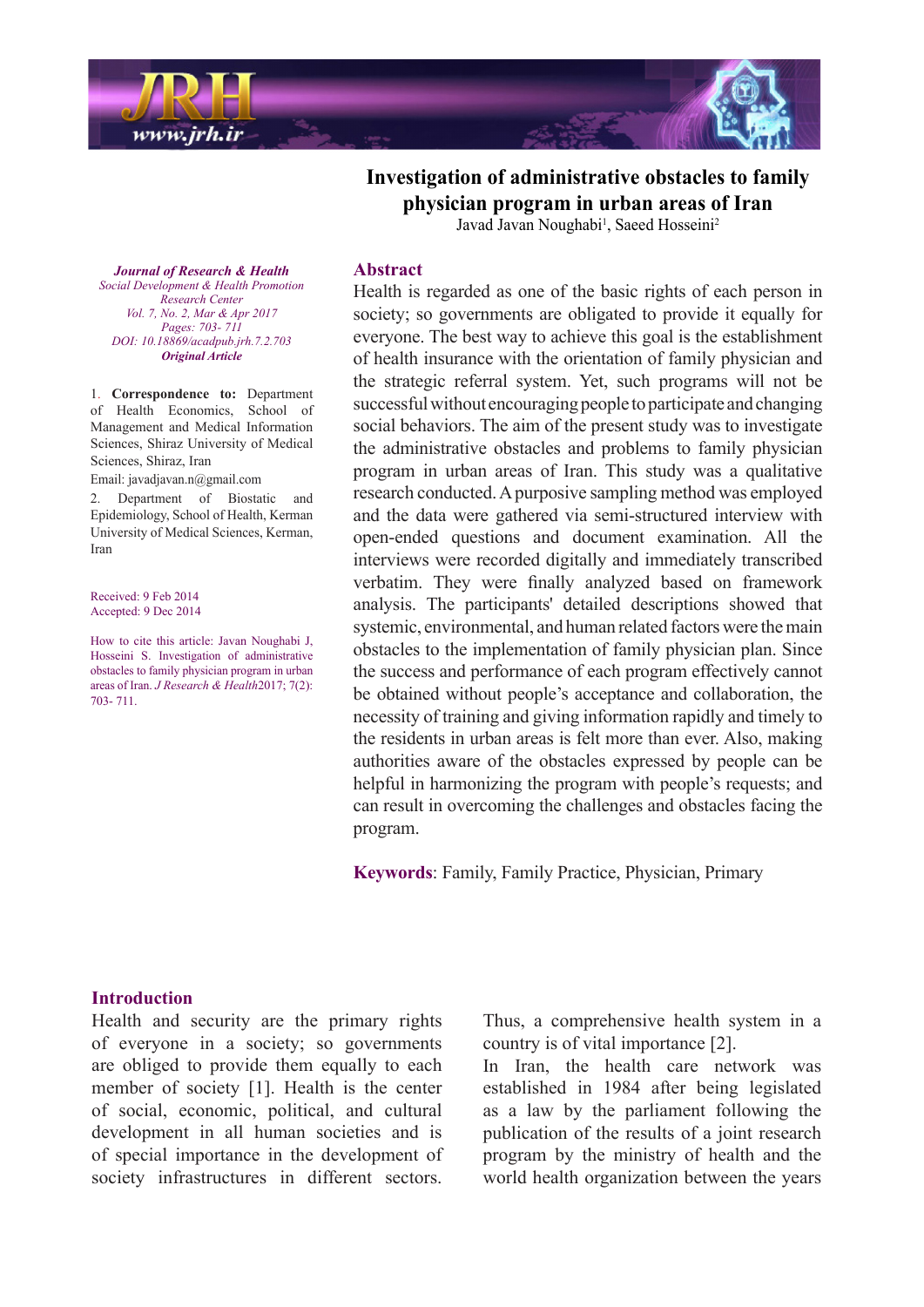1975 and 1979. When designing the health care network in a multifaceted and broad vision, the goal was to include all rural and urban areas and the assigned task for all the units providing health services in all levels was clarified. In practice, though, due to some factors the health care systems were developed mainly in the rural areas, and the development in the urban areas was far less extensive and urban hospitals did not follow the trend in the development [3].

As a result, some problems began to arise in providing the public with health care services which can be categorized as follows: an inadequate and unequal access to the services, exorbitant costs of health care, inconsistency among the different levels of services, emphasis on treatment and a neglect of preventive measures, getting bogged down at individual levels instead of engaging at broader social levels, the limitation of services in doctors' offices and ignoring possibilities like home care services, clash of patients' interests with that of society and that of the health care system, and finally the lack of accountability on behalf of the service providers  $[4]$ .

According to most experts, the strategy of Family Physician and the referral system could be a solution to many problems ailing the health care system  $[2,4]$ . The World Health Organization (WHO) views the Family Physician plan as the centerpiece for global effort to improve the quality of services, reduce costs, improve efficiency, and establish equality in healthcare . Up to 1997, fifty six countries had established the Family Physician plan [2,3].

Through the unrelenting efforts of the Iranian parliament, especially the health and treatment commission, and with the cooperation of the Management and planning organization, the medical insurance organization was obliged to issue health insurance booklets not only for all rural-area residents, but also for the nomadic tribal people roaming the country [3]. Moreover, this coverage included all the residents in small towns with populations under 20000 to be provided by Family Physician plan through the referral system  $[3,5]$ . An opportunity thus arose to ensure equal access to health care services which was convenient for both urban and rural areas [5].

The urban family physician program was began from mid-May  $2010$  as a pilot project in  $17$  cities having population less than 50 thousand residents in the provinces of Khuzestan, Sistan and Baluchestan, and Chaharmahal and Bakhtiari [6].

Since then, efforts have been made to extend the program to all four corners of the country first implemented the full-fledged plan on July 2012 in Fars province and second in Mazandaran and then in other provinces .[5,6]

The necessity of public participation in health programs, which is one of the most important features of sustainable health services. is indispensable. In order to implement the family physician program fully and successfully, the participation of all parties involved is a must; in other words in order for this plan to achieve an integrated and efficient model, an effective relationship among the patients, families, and the society is needed [7]. According to Steven's research, hospital expenses are accounted for the majority of health and medical care costs (whether manpower or financial), provided that we accept 80 to 90 percent of patients can be diagnosed and treated at the first level of healthcare services; hence, the current trend in developing countries in reducing credit allocation for this level of health services does not seem very logical [8].

Another study showed that using the referral system lowered the number of hospital outpatients to  $40\%$  [9].

Despite the efficiency of the referral system, it is constantly facing multiple challenges which will ruin the plan if timely diagnosis and intervention is not made [4].

In a study conducted in Slovenia, an average of 58.2% respondents expressed great satisfaction regarding the accessibility to a family physician while the downside of the project was the lengthy time patients had to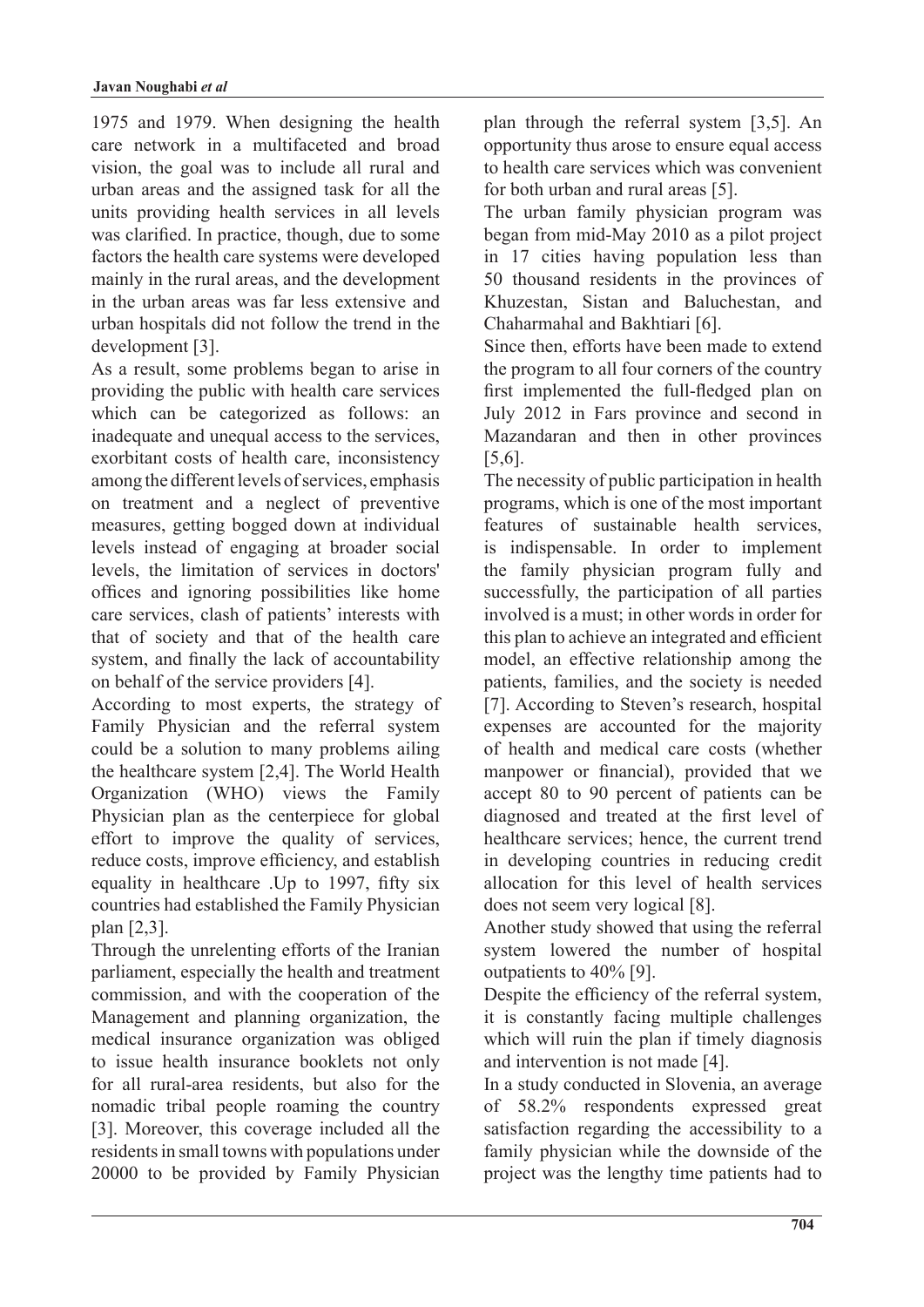wait to visit the physician  $[10]$ .

Another study showed that 24% of Italian Family Physicians lacked enough knowledge on family planning programs and needed other team members' support to offer desirable services [11].

A study conducted by Pour shirvani et al [12] in the northern provinces of Iran indicated that the referral system was inefficient in  $67\%$  of cases  $[12]$ . According to this study, the main obstacle to the implementation of the family physician plan in rural areas was mentioned as the non-compliance with the principal of referral from Level 1 upwards and vice versa.

Considering the developing trend of family physician, people's ideas and opinions about the obstacles and possible problems facing this program should be acknowledge for implementing an ideal program. In addition, considering the fact that this project is rather recent and the fact that little research has vet been conducted on this subject, the main goal of our study was to offer a classification of obstacles and problems facing the ideal implementation of Family Physician plan in urban areas of Iran. Thus, the current research which is a qualitative study was embarked with the aim of recognizing administrative obstacles to the implementation of family physician plan in urban areas and the city of Gonabad was selected as a case study.

# **Method**

The present study was conducted in Gonabad city, the northeast of Iran, to examine the administrative obstacles to family physician plan in urban areas of Iran.

A qualitative approach was designated for this study because this method provides a deep understanding of the participant under investigation and practically was the only approach responding to the research questions as it is generally believed that the choice of the research method is determined by the research questions [13]. In addition, the qualitative oriented in essence and its main purpose is model is individual-centered and natureto achieve a full understanding of social and conceptual meaning that individuals give to their routine lives  $[14]$ .

Therefore, in this study the qualitative method was used to obtain rich and valuable information about the obstacles to Family physician plan in urban areas of Iran.

The population under the participant of this research included administrative staff involved in family physician plan and individuals with knowledge about this plan in Gonabad city in the year 2012.

In this study, purposive sampling with maximum diversity was used and sampling was not stopped until data saturation level was reached by gathering data from 15 participants.

Inclusion criteria for participants in this study consisted of: administrative staff of family physician plan as well as Gonabad city residents having a minimal knowledge of the Family Physician Plan in urban areas. Their awareness of the plan was a requirement as this could help implement the plan more efficiently.

The data was gathered through semi-<br>structured interviews and document examination. Studies conducted on the family physician plan in rural areas as well as instructions on how to implement the plan on both rural and urban areas and the circulars dispatched to the health department branches about how to implement the plan and the stipulations of the fourth and fifth bill of development were the documents scrutinized. The interview was incepted by a general question on "how to materialize the plan and the obstacles to family physician plan in urban areas?" and to have a further clarification, we used queries like "can you explain further?" or " what do you mean exactly by saying that" or " could you give us more examples?" Each interview lasted averagely 30 to 45 minutes.

All interviews were recorded and transcribed verbatim and then main and subsidiary themes were extracted based on framework  $analysis - with its 5 stages of familiarization,$ identification of a thematic framework,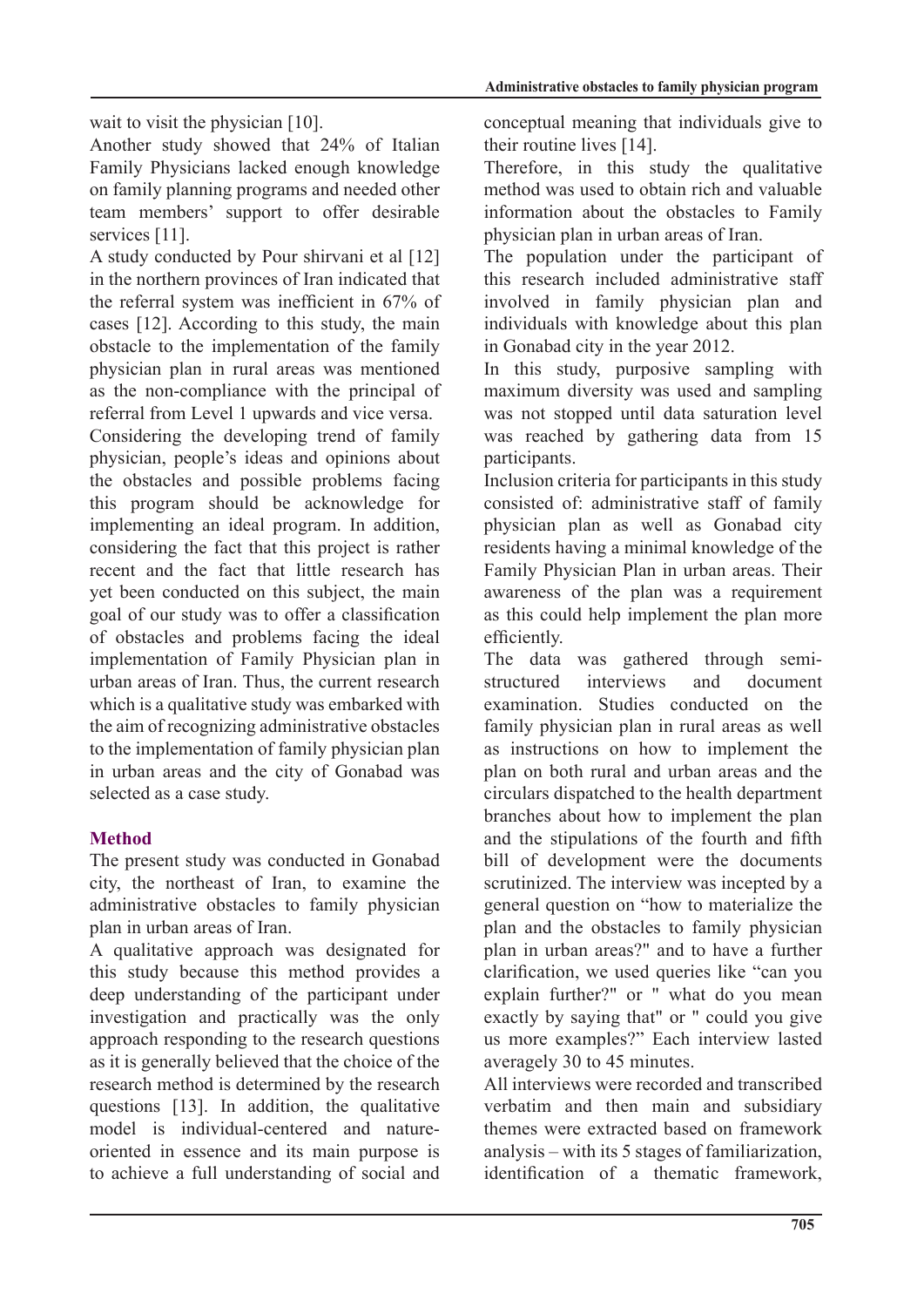

#### **Figure1** Framework analysis

indexing, charting, and mapping and interpretation (illustrated in Figure  $1$ ) [15]. In the familiarization stage, a content communication summary was designed for every interview. By reviewing the interview, its different parts were distinctly separated and the handling of the interview relatively was improved. Then, a conceptual framework was put forth based on the data and the basic themes. In the third and fourth stages which constructs were clarified along with the subare also called organizing or indexing, tables were drawn using excel. For codification, each member was separately immersed in the data frequently, i.e. the interviews were studied several times and the themes were extracted The reason for the separate coding was the fact that we intended to prevent any individual's assumption to affect others' ideas. The research team members made a list of extracted themes and their correlation with the conceptual framework. In this stage, one or two themes were allocated to each part of the interview containing the relevant data. Then, we gathered the team members to crosscheck and make any necessary changes. This process was repeated several times for every interview. Then, tables were drawn to make a comparative analysis of the interviewees' ideas on each component of the conceptual framework and discern the correlations between the components and their subsystems. In the final stage, mapping and interpreting, each component of the conceptual framework also underwent a procedure similar to the coding process. Four acceptability criteria of credibility, transferability, reliability, and conformity were used  $[16]$ .

To ensure the credibility of data, sampling was carried out with a maximum variation of age, sex, and socio-economic factors. Besides, the interview transcripts and the drafted themes were put at the participants' disposal and necessary changes were made after reviewing and gaining their approval.

In order to ensure transferability, all phases of the study and the environment in which the study was executed were fully explained to the participants.

To ensure reliability, the process of study was described for teachers with experience in qualitative research and after they reviewed the study, they confirmed the results.

Considering the fact that in the present study the three aforementioned criteria of validity and reliability have been observed, it can be said that credibility will automatically ensue.

# **Results**

In this study, among 15 participants  $60\%$ were male and 40% female all aged between  $17$  and  $51$  vears.

 $20\%$  of the participants were students,  $20\%$ employees, 20% self-employed, 13% doctors, 13% housewives, and 7% were unemployed.

In this framework-analysis based study, 3 main themes and 17 subthemes were extracted.

Each concept is illustrated in Table 1. The obstacles and hindrances were categorized into three main themes related to systemic. environmental, and human factors.

Systemic obstacles: The first administrative obstacle to family physicians program in urban areas was related to the system or structure of government (Ministry of Health). The respondents in the interviews referred to the weakness of government in informing the public.

(Female respondent, 39-year-old, GP):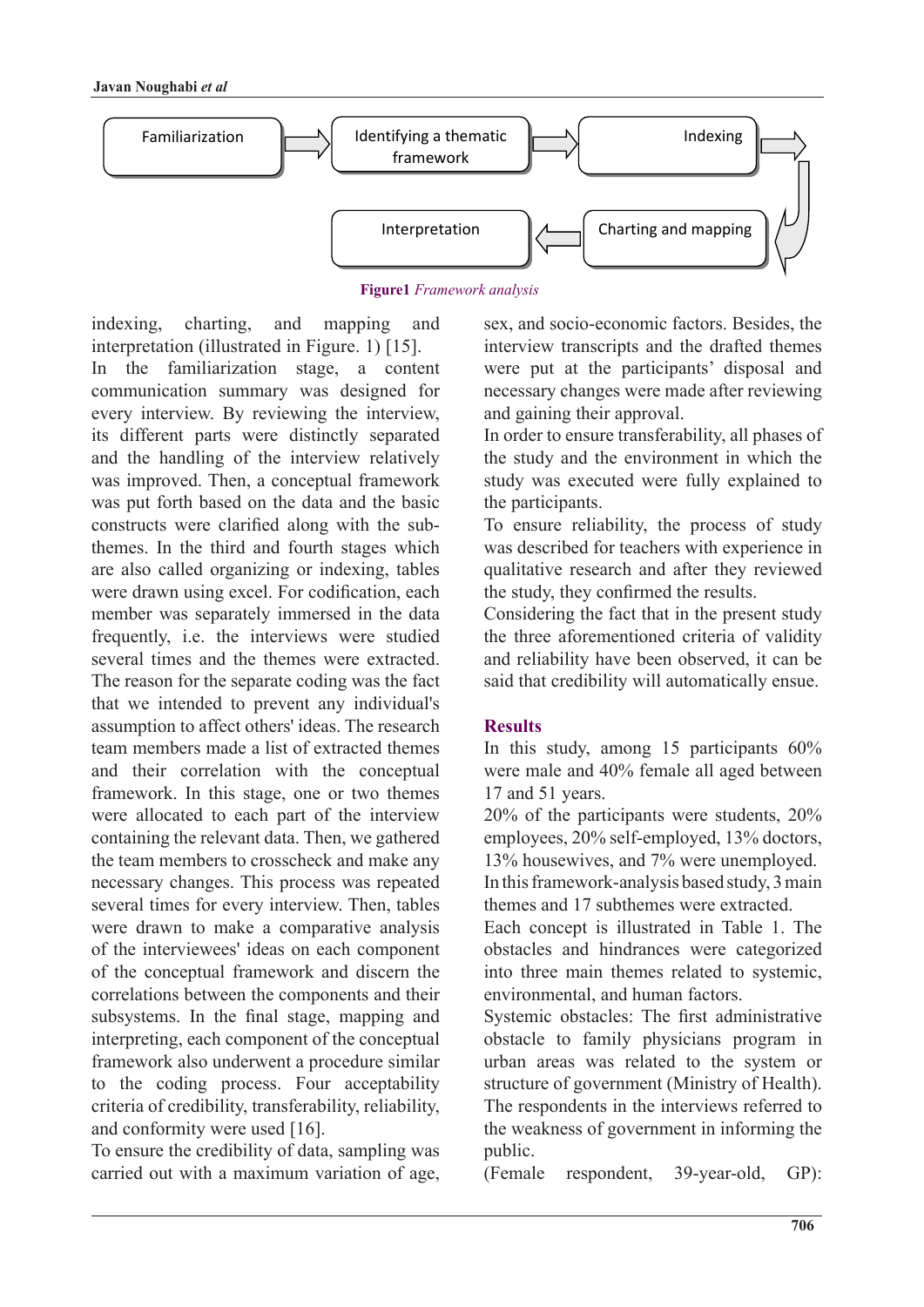| Main themes                | Subthemes                                                                                                                  |
|----------------------------|----------------------------------------------------------------------------------------------------------------------------|
| Systemic<br>obstacles      | Inefficient publicizing                                                                                                    |
|                            | Economic barriers to implementation                                                                                        |
|                            | Physician's low salaries                                                                                                   |
|                            | Constant moving of physicians                                                                                              |
|                            | Better access to physicians in the strong private sector                                                                   |
|                            | The absence of an Electronic Health File for each person                                                                   |
|                            | Copying from foreign programs                                                                                              |
|                            | Poor quality of services                                                                                                   |
|                            | Implementation of program hastily without analysis of<br>the weaknesses, strengths, opportunities, and threats             |
|                            | Ignoring lessons from rural Family Physician Program<br>(lack of accurate assessment of rural Family Physician<br>Program) |
| Environmental<br>obstacles | The inability of the government in full program<br>implementation                                                          |
|                            | Urban areas widespread and busy                                                                                            |
|                            | Time-consuming program                                                                                                     |
|                            | A lack of culture promotion                                                                                                |
| Human<br>obstacles         | Obstacles related to people                                                                                                |
|                            | Obstacles related to managers and policy-makers                                                                            |
|                            | Obstacles related to physicians                                                                                            |

**Table1**. Primary concepts of major obstacles to the implementation of urban *family physician plan.* 

"dissemination of information has been relatively inadequate. The majority of the populations under this plan are neither clearly aware of the purpose nor the procedures of implementation of the plan. They have identified the family physician plan as a way to be referred to specialists."

It was also believed that publicity of the plan was better in rural areas.

(Female respondent, 32-year-old, civil servant): "the plan has been publicized in villages but I have no idea whether the publication will be implemented in cities, too."

Other obstacles mentioned by the interviewees were that the implementation costs of the family physician plan are high.

(Male respondent, 37-year-old, General Practitioner  $(GP)$ : "The biggest obstacle seems to be economically including the salary of the physician, the cost of medication, and the personnel's salary. A plan without a good financial backing would become an obstacle to itself."

Plus they believed that physicians' low income had a negative impact on the quality of services

(Male respondent, 37-year-old, GP): "If it's implemented properly, it will be good, on condition that the number of patients allotted to the physicians is proportional to their capabilities and they should be well paid so that they have enough motivation to cooperate and offer services of high quality"

People believed that easy access to physicians in the prosperous private sector worked as a deterrent for people to refer to family physicians.

(Male respondent, 50-year-old, self-<br>employed): "I don't think I will use their 50-year-old, services because there are lots of physicians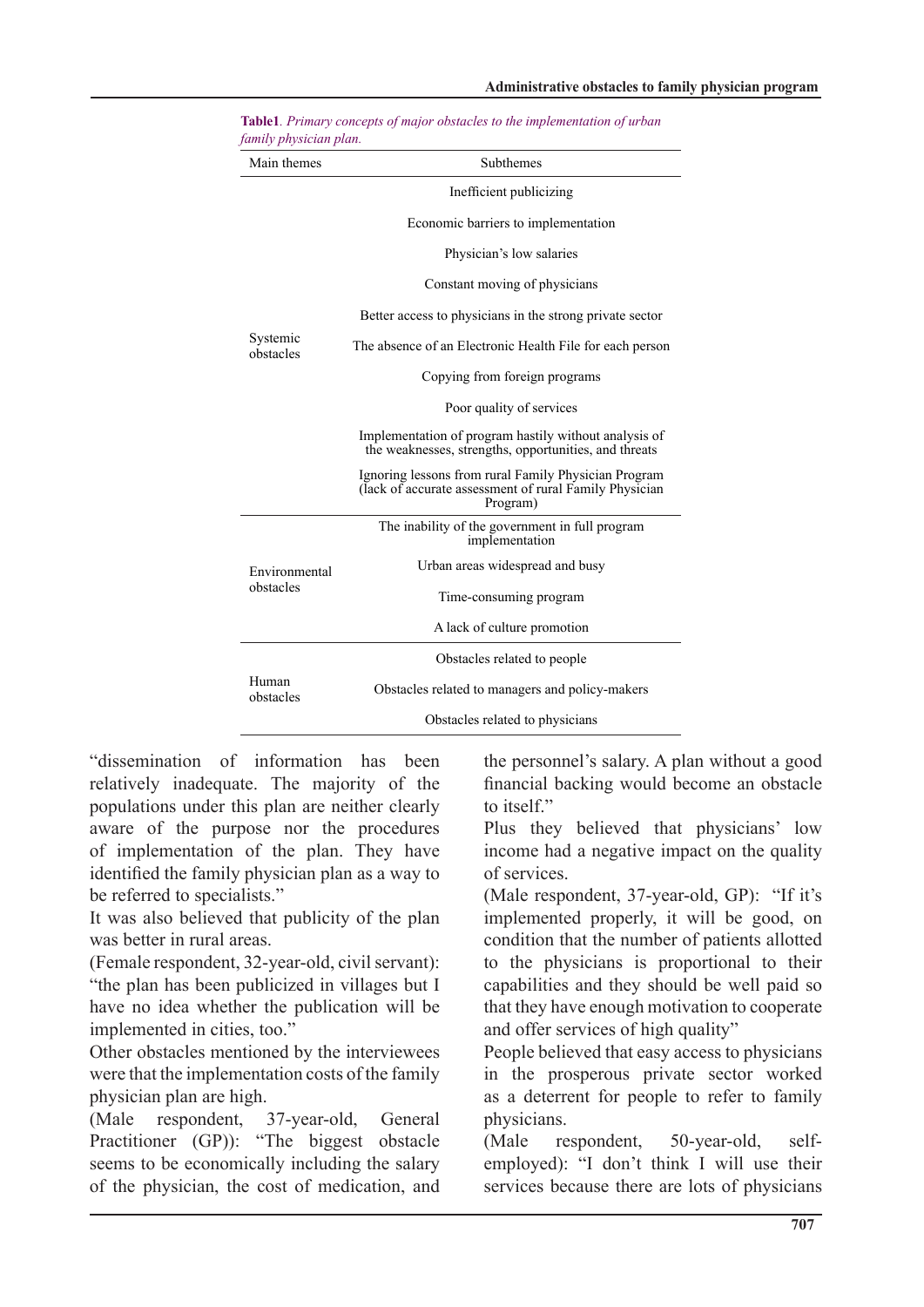in every street and they are easily accessible, yet I will wait to see how this plan is being implemented."

Another obstacle the interviewees referred to was the absence of electronic medical profile for people who would require prolonged accessibility and service provision.

(Female respondent,  $39$  -year-old, GP): "The family physician should keep a complete record of every patient under his care which would include information about their physical, mental, and emotional health conditions. And every now and then the doctor should update the information. Any action of diagnosis, treatment, and rehabilitation should be directly under the supervision of a family physician."

Other obstacles cited by interviewees were the fact that the plan wasn't appropriate for indigenous people and that there was a lack of accurate assessment of the rural Family Physician plan which led to hasty implementation of the program in urban areas without proper expertise.

 $(Male$  respondent, 41-year-old, office employee): "This plan is just a mock plan copied from a foreign one and the implementation in Iran won't yield any fruit certainly."

Some interviewees believed that implementing the program hastily without analyzing the weak points, strengths, opportunities, threats and the possible substitution of physicians are among other obstacles which will cause low quality .services

(Male respondent,  $37$ -year-old, GP): "The Family Physician program focuses on economic issues and since there are many poor people in cities who can't afford the costs of medications or even visiting the doctor, it might be effective but since they haven't worked on keeping individual health records systematically and the doctors are moved on regularly, so they will have less information about the patients and it might be inefficient."

Environmental Obstacles: Factors that are beyond the control of government. According to the interviewees, the government won't be able to handle this plan and they mentioned that there will be no guarantees to implement the plan properly considering the time consuming nature of the plan.

(Male respondent, 44-year-old, self-<br>employed): "The urban Family Physician 44-year-old, program will be launched by the government but it is unlikely that a desired result be achieved"

The interviewees believed that since the plan was time-consuming, there was a dire need for making the grounds ready and preparing the public for better implementation of the .plan

(Male respondent,  $44$ -year-old, GP): "The urban Family Physician program needs time because physicians are still unaccustomed to it; the public isn't prepared either. Also, it will be feasible only if the doctor's income is satisfactory."

(Female respondent, 32-year-old, office employee): "We should work on public awareness of the plan and in this case we can even resort to TV commercials as in the case of many health problems for which animated cartoons have been made."

Interviewees believed that another obstacle to urban Family physician plan is the large population in urban areas.

(Female respondent, 46-year-old, housewife): "Since the urban areas are more developed and densely-populated, there is a high demand for services in urban areas. However, the implementation of Family Physician program in rural areas was easier than in urban areas" Human barriers: factors that are related to human behavior. Respondents referred to some obstacles which encompassed the public, administrators, policy-makers, and .doctors

Respondents referred to the people's insufficient awareness of the program and believed that although the target of this plan is the public, people may generally not cooperate in the implementation of the program as they should. So, the public cooperation is absolutely necessary.

(Male respondent, 17-year-old, Student): "Some people might have the illusion that this plan is only much ado about nothing and may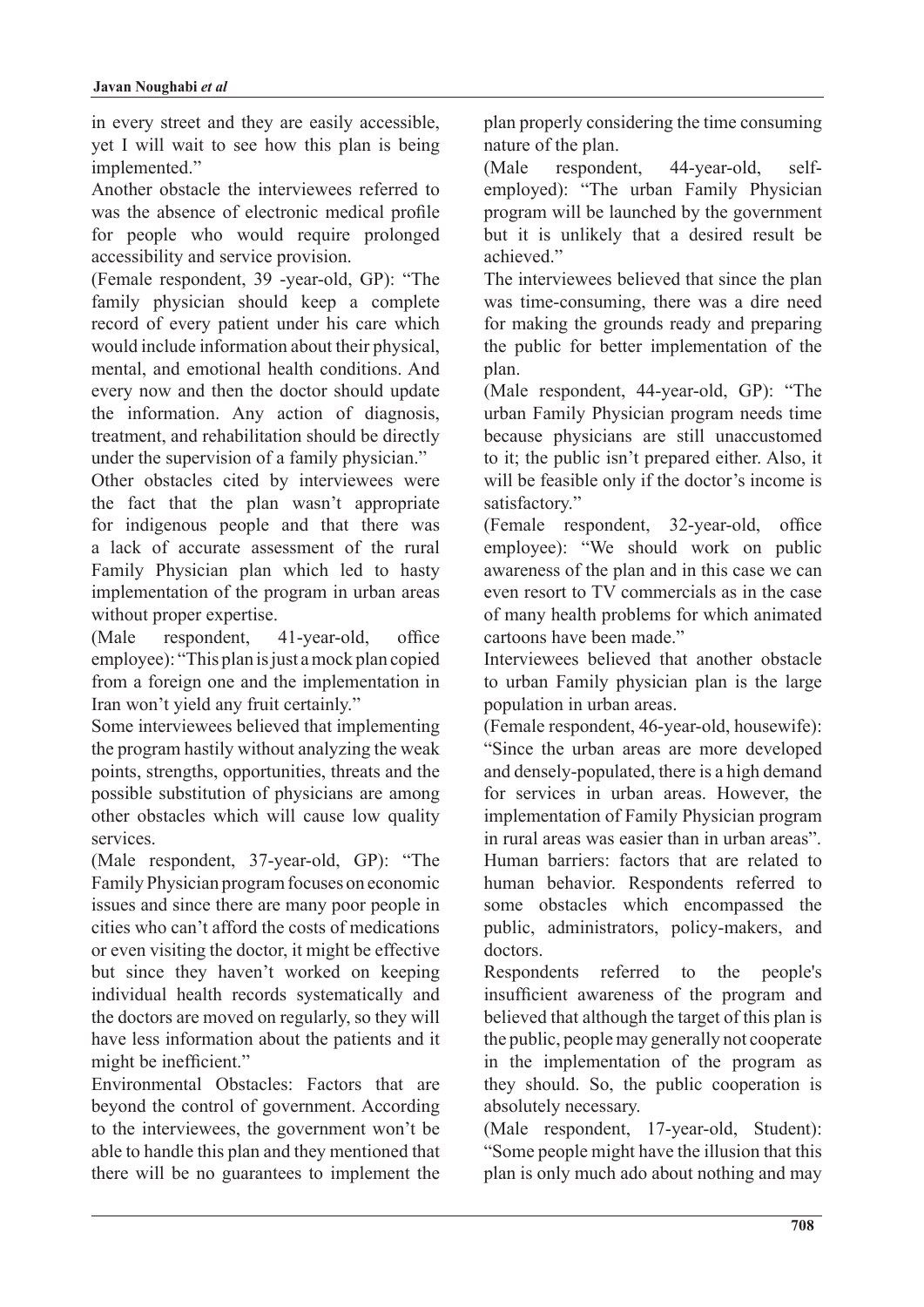not believe it's useful. We should publicize this plan so as to change their attitude."

On the other hand, another factor that was considered to be an obstacle was that since this plan is government-sponsored and that people are to pay only a small fee, it might lead to an excessive increase in public demand for the same which in turn makes the implementation .harder

# **Discussion**

These findings confirm that according to public opinion, many factors can hinder the efficient implementation of urban family physician program in Iran. In a study by Ingersoll et al., the relationship between organizational culture and readiness and the formation of employee commitment to the organization was examined and it was revealed that organizational readiness is the strongest determining factor in organizational success  $[17]$ . In the present study, systemic or organizational obstacles were introduced as the main obstacles to the implementation of Family Physician plan.

Interviewees believed a major obstacle to urban Family Physician program is the haste in the implementation of the program without teaching from the rural Family Physician program.

Implementation of health programs will be successful when the primary health care principles are followed  $[1]$ . Public participation and self reliance are the most important of these principles which means that without the cooperation and interest of the public, no success can be achieved [18].

So, health and well-being are spontaneous phenomena which should be motivated in public. In addition to the health sector, the community should be made involved in its own care. This incentive is created when people have a good knowledge and attitude toward the program's goal [19].

The results in this study showed that people did not have enough awareness of Family Physician Plan while informative programs and training are necessary for acquiring the appropriate knowledge and attitude; needless to say that informative programs and publicity must be in line with the local culture.

Alidousti et al. showed in a descriptive and analytical study on the attitudes of people in rural areas of Shahrekord that 53.4% of villagers had moderate knowledge regarding Family Physician Plan which this amount was considered to be insufficient [20]. These results are consistent with the findings of Buchan  $[21]$ .

Being time consuming is another obstacle mentioned by the respondents. A study by Buchanan et al. in 2005 indicated that although participatory management requires time, its advantages outweigh the disadvantages  $[21]$ . The participants in this study believed that the absence of an electronic health filing system was an administrative obstacle. This profile is of prime importance in urban family physician plan [22]. Electronic health profile is a collection of health records of citizens which is saved electronically on a regular basis and can be left at the disposal of authorized persons without limitations [23]. As to the necessity of electronic health records, Broiler concludes that in order to access timely, high quality, cost-effective and customer-oriented health services, electronic health record is of extreme importance [24]. Although the necessity for electronic health records has been highlighted in the directives of Family Physician Plan in urban areas, it requires for implementation all health centers to be supported with suitable information .systems

In a study by Mirani et al., technical factors were introduced as the main obstacles to the implementation of electronic health records among which, inefficient hospital information systems and national standards for data exchange were recognized as the biggest .obstacles

Therefore, it is essential for us to have a full assessment of technical infrastructures. equipment, and standards before implementing this system to prevent any possible future failures [25].

The satisfaction on behalf of the service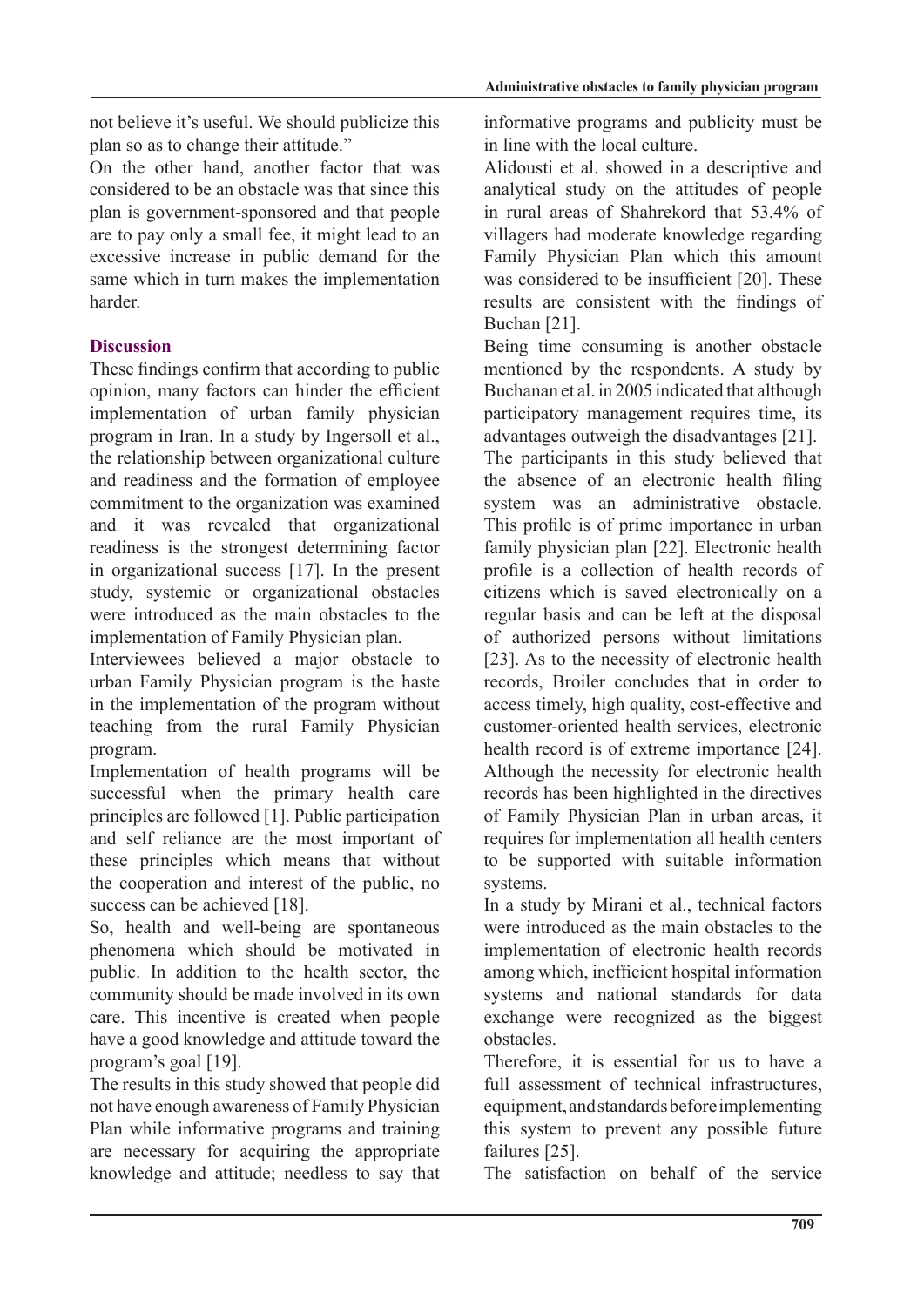providers is an important factor contributing to the success of health programs so that if it is ignored, not only the quantity but also the quality of services would suffer irreparable damages. In this study, physician's insufficient income was mentioned as an obstacle which is consistent with the findings of all other related studies conducted in Iran such as Motlagh, Raeisee, and Jannati studies [26-28]. Moreover, Van Ham et al. in a survey on job satisfaction among young physicians concluded that factors such as low income, excessive working hours, high pressure of job, and little free time are the factors involved in reducing job satisfaction [29].

The results of this study showed that human factors are the major obstacles in the course of implementing urban Family Physician Plan, which necessitates the full cooperation of public and priority of the program to the .government

Ebrahimipour et al. in a descriptive study examined the perceptions and expectations from the quality of services in Family Physicians program in rural areas of Mashhad in  $2011-2012$  and concluded that there is a gap between the current situation and desired status of family physician services. They mentioned that this gap needs to be minimized through training and efficient management of health care team [30].

A study of Family Physicians Plan's implementation in Canada showed that family physicians needed full cooperation from not only other specialists and members of the medical team, but also from families to provide high quality and regular services to the patients and to be able to plan and dispense all critical or chronic services [31].

We hope that the feedback provided by the present study raises the awareness of the related managers and policy-makers so that they can implement family physician program in the best possible manner. Limitations of the study included the narrow scope of target population in Gonabad which makes it hard to generalize to other areas. Further, we recommend that other methods for designing qualitative studies should also be tried on the participant.

# **Conclusion**

One of the administrative obstacles on the way of urban family physician program is people's inadequate awareness of this program which makes it necessary for the administrators to provide information to the public through the mass media.

Physicians do not have enough information about this program. This may be due to the novice physicians involved in this project. Therefore, it is necessary for the authorities to solve this problem by holding training courses for the involved physicians.

Moreover, providing healthcare centers with information systems and electronic health file can reduce some of the obstacles to the urban family physician plan.

Furthermore, in family physician programs people are considered the clients, health teams are providers and the authorities are sponsors, so a continuous communication among these components can result in the implementation of the program more efficiently.

# **Acknowledgments**

The authors wish to thank all participants who helped the researchers in the accumulation of .data

# **Contribution**

Study design: JJN, SH Data collection and analysis: JJN, SH Manuscript preparation: JJN

# **Conflict of Interest**

"The authors declare that they have no conflict of interests"

# **Funding**

The author (s) received no financial support for the research, authorship and/or publication of this article

# **References**

1- Ministry of health and medical education. Illustration of health team and family physician services. 1st ed. Tehran: Arvij publication; 2007.

2- Ghodarzi G, Azadi H, eds. Determining of technical efficient on Iran universities hospital. Proceeding of